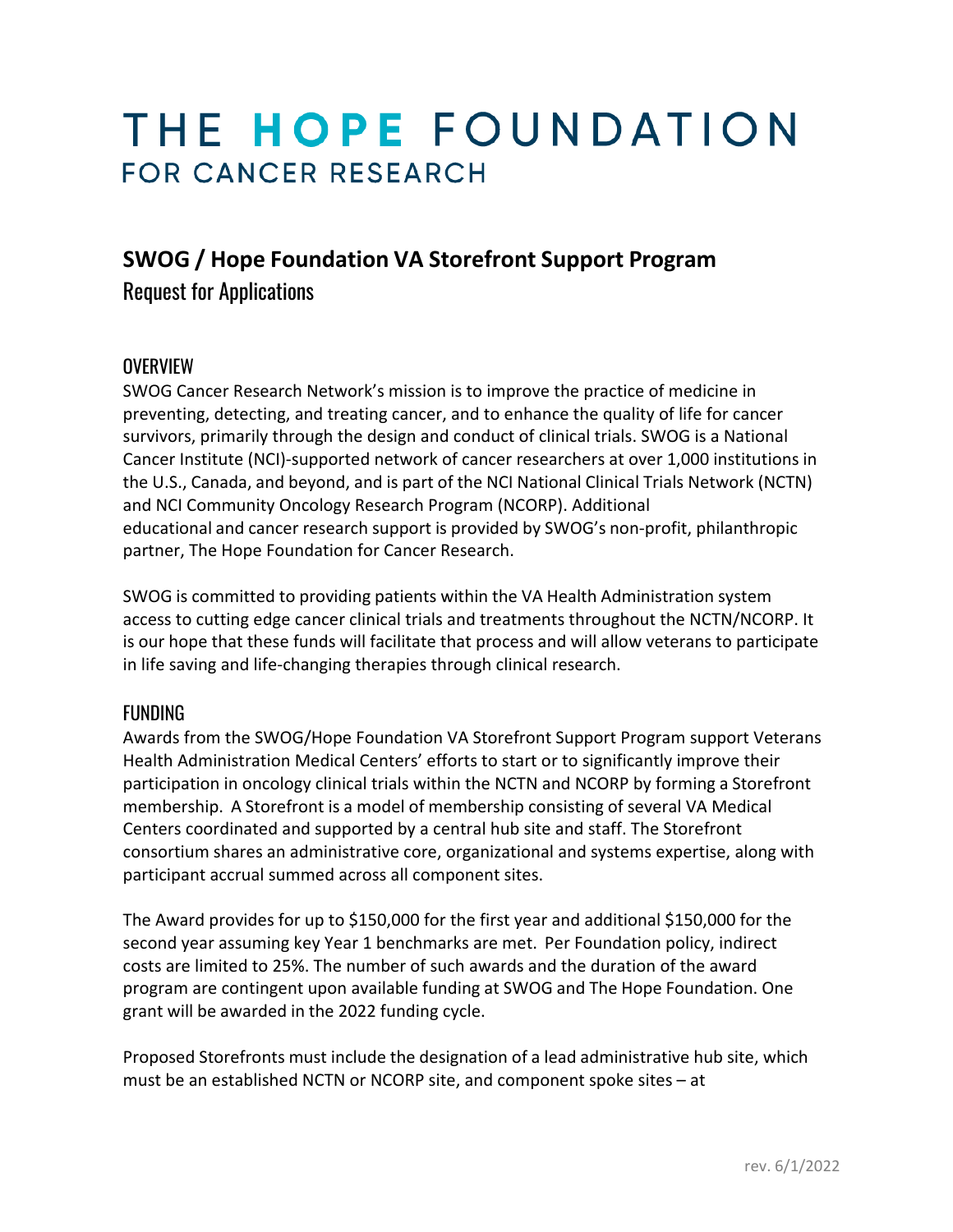least two spoke sites and not more than five spoke sites at initiation. Proposed spoke sites do not need to be established NCTN or NCORP sites at the time of application.

Proposed Storefronts must demonstrate that they have a sufficient patient population, committed investigators and staff, support from ancillary services and ability to overcome barriers to current participation in NCTN and NCORP trials. The hub site must demonstrate a plan for facilitating consortium communication with and across the spoke sites in an effort to maximize enrollment of patients and promote collaboration.

The hub and spoke sites must also show sufficient institutional leadership support at least in terms of the Medical Center Director, Chief of Staff, and Associate Chief of Staff for Research signing off on the application.

The SWOG / Hope Foundation VA Storefront Support awards are designed to aid VA institutions that may not necessarily have the number of potential clinical trial enrollments needed to join SWOG as an individual main member site, and/or aid sites that may not have the infrastructure or experience with NCTN and NCORP trials to join SWOG as an individual main member site.

# **OBJECTIVES**

SWOG VA Storefront support will address the needs of VA Medical Centers that have been unable to participate in NCI NCTN and NCORP network-group trials for a variety of reasons, including lack of institutional resources and staffing for the conduct of trials and the recruitment of veterans. The VA Storefront support funds will allow a small consortium of VA Medical Centers to apply for funds to support identified needs that can improve Veteran access to NCTN and NCORP trials in the VA healthcare system.

Specifically, support may be used to assist sites in work such as:

- An existing SWOG or NCTN/NCORP member site to become a hub site and add spoke sites to create a Storefront membership.
- Developing local procedures to manage a Storefront consortium and creating infrastructure and operational processes.
- Cover salary for a specified NCTN/network group on-site coordinator or other needed support personnel.

#### KEY DATES

Deadline for submission: **5 pm ET** on **August 8, 2022**

#### ELIGIBLE APPLICANTS

Any Department of Veterans Affairs Medical Center with research experience and infrastructure, who is an established SWOG or other NCTN/NCORP member, may apply to this program. Applicant sites must also have an associated VA Non-Profit Corporation (NPC).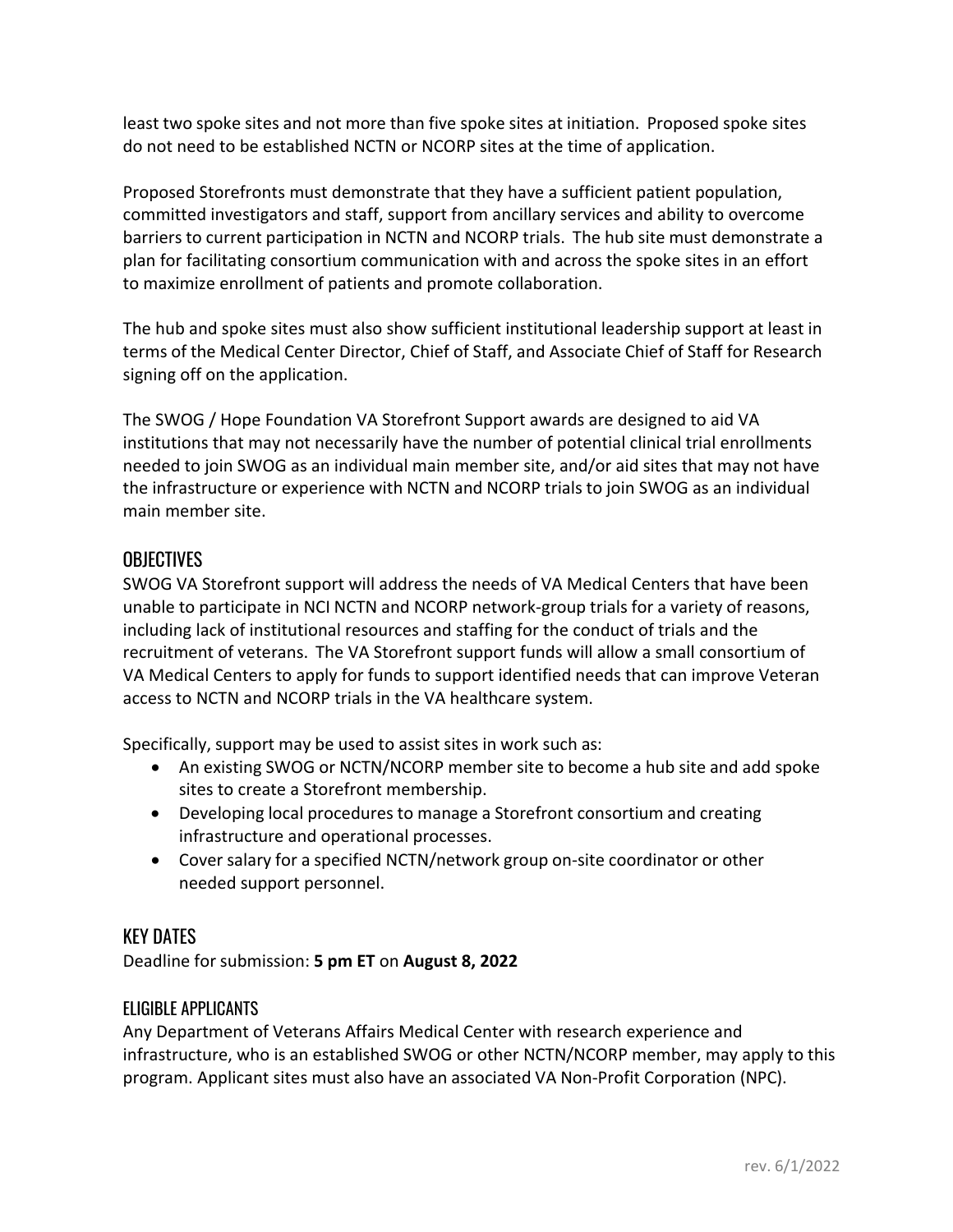# APPLICATION REQUIREMENTS

- Completed SWOG **VA Storefront Support Application** [found here.](https://thehopefoundation.org/funding-opportunities/va-integration-support-program/)
- **Cover Letter** (<2 pages) providing introduction which describes the hub institution's intent to closely align with SWOG and network group trials, and willingness to carry out steps to do so, and the proposed spoke site names and locations. This letter should be signed by the hub and spoke sites' VA Medical Center Director, Chief of Staff, and Associate Chief of Staff for Research, as well as the proposed Principal Investigator at the hub and each of the spoke sites.
- **Aims Page** (<5 pages) which describes current cancer care and research at the hub and spoke medical centers, identified strengths, and gaps or challenges.

The Aims Page may also include the following:

- o How many cancer patients are treated in your clinic(s)? Is this stable or increasing?
- $\circ$  Do you currently open Pharma or other non-NCI sponsored cancer trials? If yes, types of studies, enrollment experience, etc.
- $\circ$  How many veterans do you or could you offer an NCI Network Group trial? Future enrollment goal(s)?
- $\circ$  What is your current staffing to support trials and/or what are your needs to look like? Future plans?
- $\circ$  Specific gaps in local support or services that could be corrected under the grant
- $\circ$  Plans for communication across the hub and spoke sites; planned efforts to facilitate collaboration across sites; proposed structure for maximizing enrollment to NCTN and NCORP trials
- o End of Year 1 benchmarks
- $\circ$  Any other information that may be beneficial when reviewing the hub and spoke sites for feasibility.
- **Letters of Support** from Nursing, Laboratory, Pharmacy, and Imaging Services at the hub site and spoke sites
- **Completed Budget Form** and narrative
- *Non-SWOG applicants must sign an Agreement of Understanding that they will become SWOG members, if awarded.*
- *If a participating member within a LAPS or NCORP package, applicant must provide a signed release agreement from the LAPS or NCORP grantee, if awarded.*